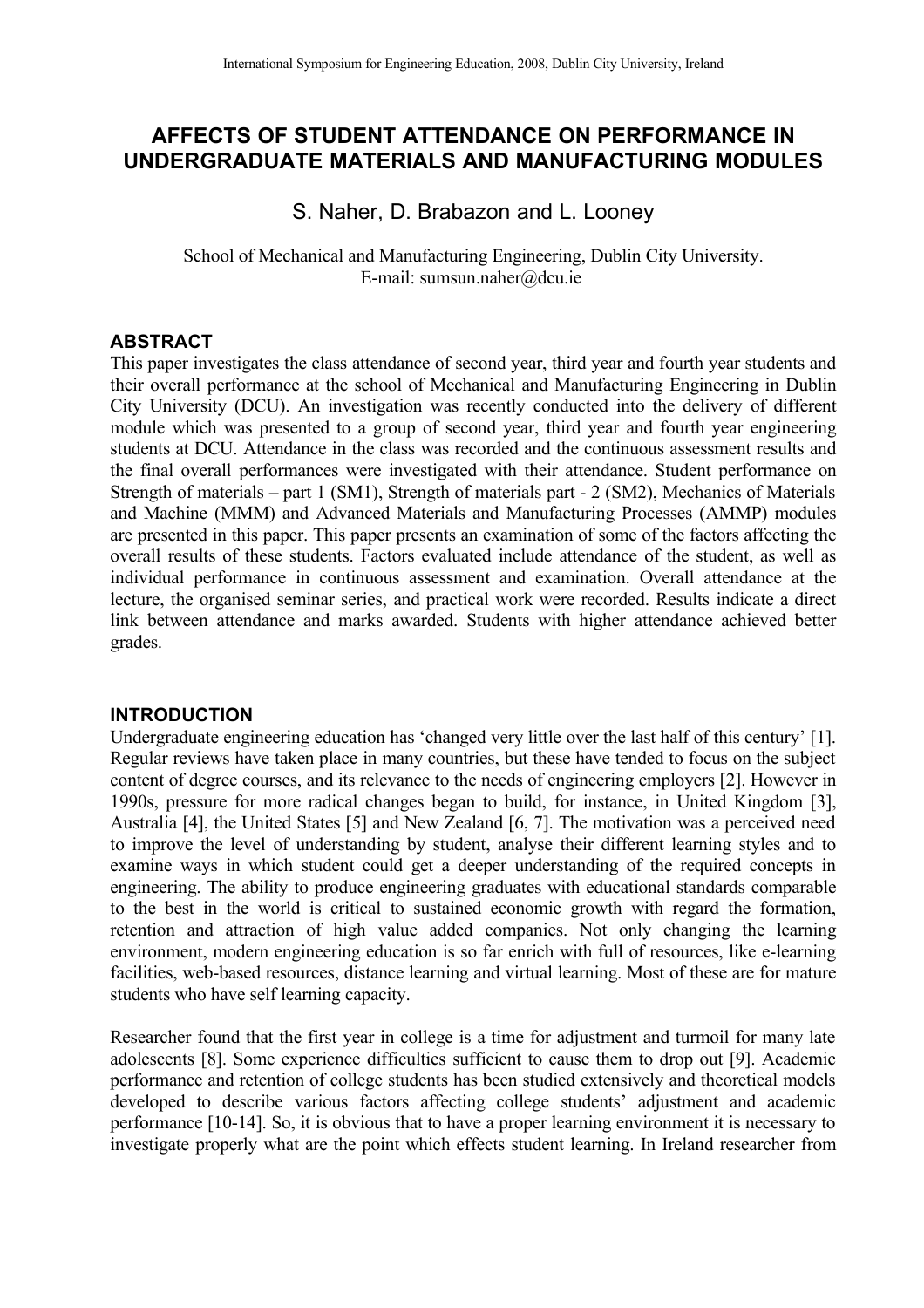all engineering discipline is now widely focusing on the student learning style, motivation, factors effecting and how to improve it from the present situation. These studies discusses current knowledge about effective teaching and learning in higher education and the implications for undergraduate engineering education.

#### **METHODOLOGY**

#### *Strength of Materials*

Strength of Materials is relatively traditional second year module for mechanical engineering students. Strength of material studied for the Computer Aided Mechanical and Manufacturing Engineering (CAM) degree and the Business and Manufacturing Engineering (BME) degree and also the Medical Mechanical Engineering (MEDM) students in their second year. In their first semester they do the first part of strength of materials (SM1) and in the second semester they do the second part of strength of materials (SM2). Each of SM1 and SM2 is a five full five credit course in each semester. The final exam accounted for 80% of the overall marks and 20% of the marks were awarded on the basis of the continuous assessments. Students' regular attendances were taken. In 2008 there were 50 students in the first semester class and 56 students were in the second semester class.

#### *Mechanics of Materials and Machine*

Mechanics of Materials and Machine studied for the Mechatronic Engineering (ME) degree third year. Mechanics of Materials and Machine is a full five credit course half of which is focused on mechanics of materials like fracture, fatigue, creep and the other half of the module is focused on mechanics of machine. The final exam accounted for 80% of the overall marks and 20% of the marks were awarded on the basis of the continuous assessments. Students' regular attendances were taken. In 2007 there were 13 students in the class and in 2008 there were 14 students were in the class.

#### *Advanced Materials and Manufacturing Processes*

Advanced Materials and Manufacturing Processes studied for the Computer Aided Mechanical and Manufacturing Engineering (CAM) degree and the Business and Manufacturing Engineering (BME) degree in fourth year. The advanced materials and manufacturing processes module is a full five credit course half of which is focused on materials and half on advanced manufacturing processes. The advanced materials part covers glass and ceramics, bio materials, materials characterisation, crystallography, and composites. The advanced manufacturing part of the course covers welding, design of experiments, laser processing, electron beam processing, and rapid manufacturing. Both parts of the courses include elements of research currently being undertaken within the Materials Processing Research Centre at DCU. As an example of this the students had to submit a continuous assessment reports on materials characterisation techniques for glasses and ceramics and on a high temperature and shear rate capillary viscometry laboratory experiment which they conducted. Some seminars complementing the course content were given by final year PhD students and postdoctoral researchers within the School. The final examination and continuous assessment were split equally between the materials and processes sections. The final exam accounted for 60% of the overall marks and 40% of the marks were awarded on the basis of the continuous assessments. Students' regular attendances were taken. In 2007 there were 25 students in the class and in 2008 there were 22 students were in the class.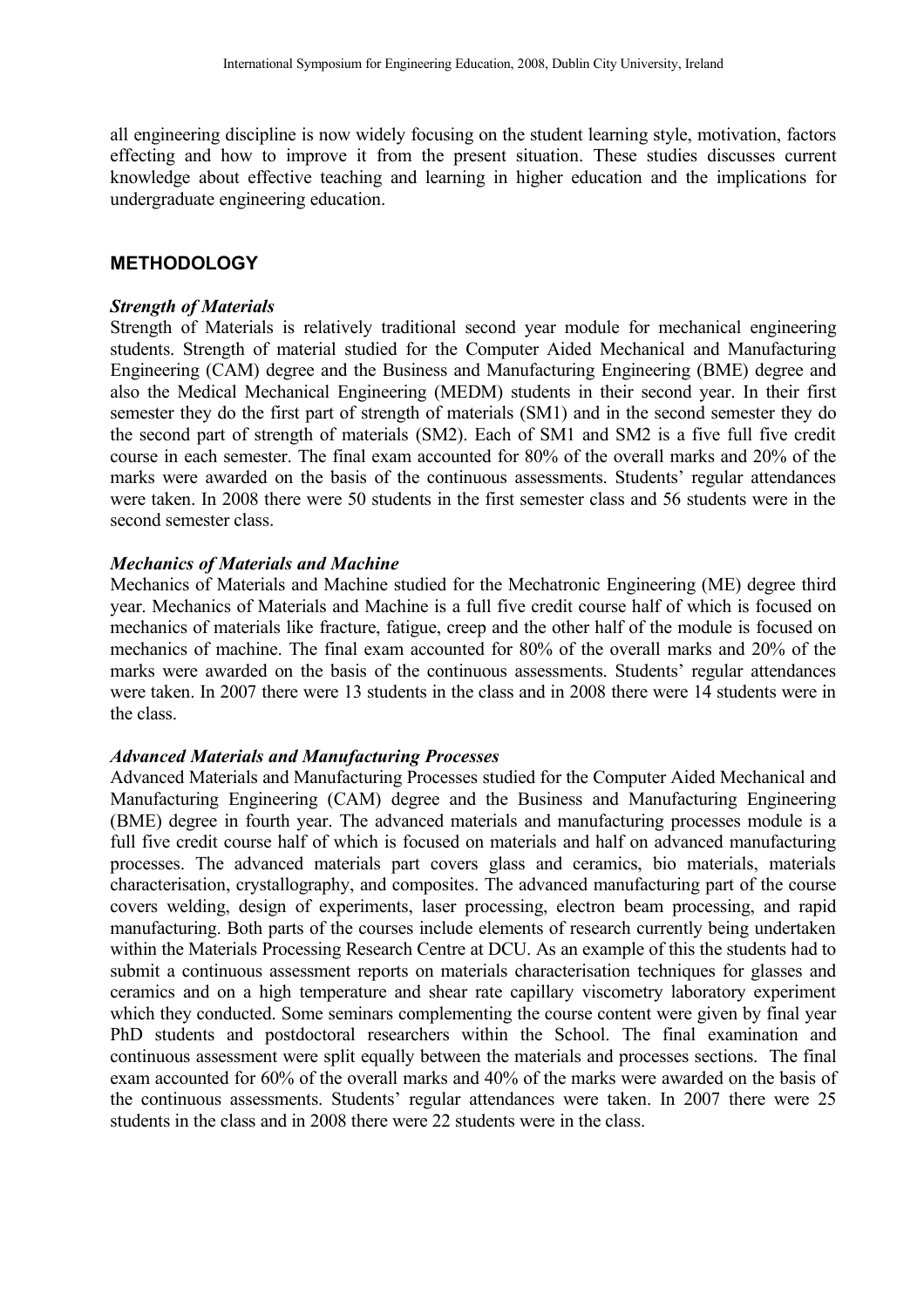# **RESULTS**

Table 1 shows Percentage of students which attended at the specified percentage levels for the three modules during 2006/07 and 2007/08.

| percentage levels for the three modules during $2007$ and $2000$ . |                                |               |                |                |        |        |  |  |
|--------------------------------------------------------------------|--------------------------------|---------------|----------------|----------------|--------|--------|--|--|
| %                                                                  | students attended in the class |               |                |                |        |        |  |  |
|                                                                    | <b>SM1-0</b>                   | <b>SM2-07</b> | <b>MMM-06/</b> | <b>MMM-07/</b> | AMMP-0 | AMMP-0 |  |  |
| Attend.                                                            | 7/08                           | /08           | 07             | 08             | 6/07   | 7/08   |  |  |
| $0 - 20$                                                           | 6                              | 20            |                |                | 4      |        |  |  |
| $20 - 40$                                                          | 20                             | 28            | 29             | 32             | 24     | 20     |  |  |
| 40-60                                                              | 40                             | 45            | 43             | 40             | 20     | 24     |  |  |
| 60-80                                                              | 26                             | 5             | 14             | 14             | 28     | 34     |  |  |
| 80-100                                                             | 6                              | 2             |                |                | 24     | 22     |  |  |

Table 1 Percentage of students which attended at the specified percentage levels for the three modules during 2007 and 2008.

Students were attributed an overall attendance level of either 0-20, 20-40, 40-60, 60-80, or 80-100%. The first two column of this table is representing the percentage attendance of the student in second year module. 40-60% is the maximum level of attendance for second year students for 07/08 year. The similar trend is observed in third year students. From this table, it is clear that fourth year students have more tendencies to be in the class than any other years.

The percentage attendance of student and their marks on 2007/08 for strength of materials can be seen in Table 2. From this table it is clear that, in strength of materials – part 1, higher the attendance higher the marks obtained. The highest marks obtained in both continuous assessment and examinations are by students who fall in the group of 80-100% attendance. The similar results are evident for the strength of materials – part 2 students. Strength of materials part 1 results are better than part 2, it is may be because of the more mathematical content in part 1 and more theoretical in content in part 2.

| %         | Tota<br>Mar | Cont.<br>Assmt<br>MS1 | <b>Exams</b><br>Marks<br>MS1 | Total<br>Marks<br>MS <sub>2</sub> | Cont.<br><b>Assmt</b><br>MS2 | <b>Exams</b><br>Marks<br>MS2 |
|-----------|-------------|-----------------------|------------------------------|-----------------------------------|------------------------------|------------------------------|
| Attendanc | ks M        |                       |                              |                                   |                              |                              |
| е         | 51          |                       |                              |                                   |                              |                              |
| $0 - 20$  | 24          | 17                    | 26                           | 4                                 | 21                           | A                            |
| 20-40     | 46          | 61                    | 44                           | 51                                | 62                           | 49                           |
| 40-60     | 57          | 66                    | 52                           | 60                                | 68                           | 77                           |
| 60-80     | 69          | 75                    | 66                           | 73                                | 65                           | 80                           |
| 80-100    | 83          | 80                    | 84                           | 76                                | 74                           | 76                           |

Table 2 Percentage attendance of student and their marks on 2007/08 for SM

The percentage attendance of student and their marks on 2007/08 for mechanics of materials and machine can be seen in Table 3. From this table it is clear that, in 2007/08, higher the attendance higher the marks obtained. The highest marks obtained in both continuous assessment and examinations are by students who fall in the group of 80-100% attendance. The similar results are evident for the 2006/07. One important observation from this table can be noted that the tendency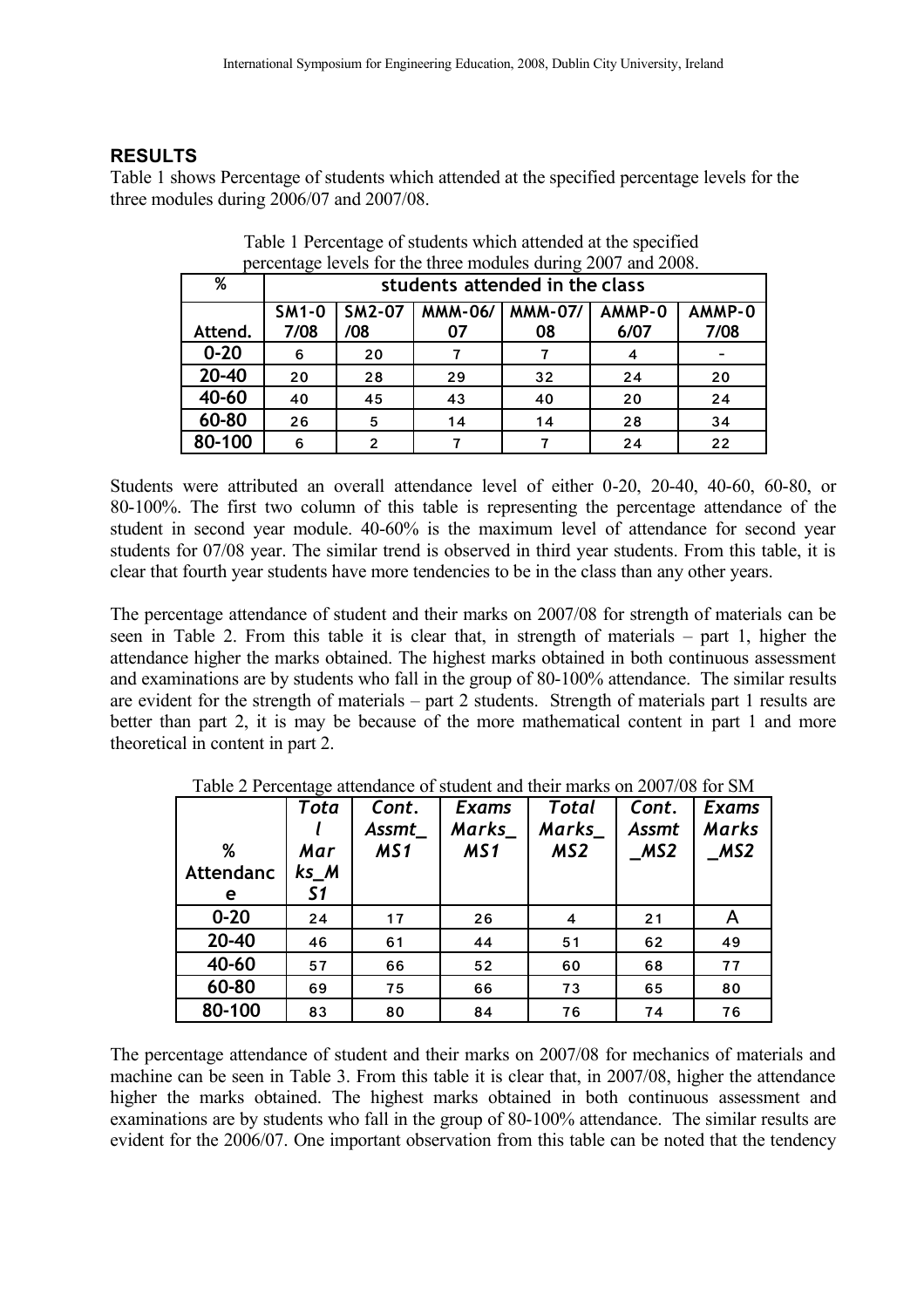of being absent in the examination and also in the lack of participation of the class work and report submission are observed among lower attendance group. In this table 'A' stands for absence.

|          | Total   | Cont.        | Exams        | Total  | Cont.        | <b>Exams</b> |
|----------|---------|--------------|--------------|--------|--------------|--------------|
| %        | Marks-2 | <b>Assmt</b> | <b>Marks</b> | Marks- | <b>Assmt</b> | <b>Marks</b> |
| Attedenc | 007/08  | $-2007/0$    | $-2007/$     | 2006/0 | $-2006/$     | $-2006/$     |
| e        |         | 8            | 08           |        | 07           | 07           |
| $0 - 20$ | A       | A            | A            | 13     | 65           | A            |
| 20-40    | А       | A            | A            | 36     | 44           | 34           |
| 40-60    | 55      | 69           | 50           | 58     | 65           | 56           |
| 60-80    | 54      | 74           | 50           | 45     | 60           | 52           |
| 80-100   | 53      | 77           | 47           | 65     | 53           | 68           |

Table 3 Percentage attendance of student and their marks on 2006/07 and 2007/08 for MMM

Finally, the percentage attendance of student and their marks on 2007/08 for advanced materials and manufacturing processes can be seen in Table 4. From this table it is clear that, in 2007/08, higher the attendance higher the marks obtained. The highest marks obtained in both continuous assessment and examinations are by students who fall in the group of 80-100% attendance. The similar results are evident for the 2006/07. One optimistic observation from table 4, is that there are no student in the 0-20% attendance level. All the students are over 20% attendance. There were only one student fail in year 06/07 among 25 student and there were no failing was recorded in 07/08 among 22 students. It is also noticeable that students overall performance is better in 07/08 than 06/07.

|           | <b>Total</b> | Cont.        | <b>Exams</b> | <b>Total</b> | Cont.        | <b>Exams</b> |
|-----------|--------------|--------------|--------------|--------------|--------------|--------------|
|           | Marks-       | <b>Assmt</b> | <b>Marks</b> | <b>Marks</b> | <b>Assmt</b> | <b>Marks</b> |
| %         | 2007/08      | $-2007/$     | $-2007/$     | $-2006/$     | $-2006/$     | $-2006/$     |
| Attedence |              | 08           | 08           | 07           | 07           | 07           |
| $0 - 20$  |              |              |              | 49           | 48           | 50           |
| 20-40     | 42           | 46           | 45           | 52.36        | 46           | 41.5         |
| 40-60     | 57           | 63           | 53           | 51.78        | 59           | 47.1         |
| 60-80     | 70           | 65           | 65           | 54.74        | 58           | 50.4         |
| 80-100    | 72           | 75           | 73           | 71.6         | 75           | 69.5         |

Table 4 Percentage attendance of student and their marks on 2006/07 and 2007/08 for AMMP

#### **DISCUSSION & CONCLUSION**

In most cases percentage marks obtained in continuous assessment are higher than the percentage marks obtained in the exam. Good continuous assessment performance did not automatically indicate good exam performance and vice versa. One student who secured 83% marks in strength of materials part 1, with a 80-100% in first semester, with 40-60% attendee this same student in the second semester was straggling to pass strength of materials part two. It would be interesting to investigate why he didn't attend the second semester class as much as he did in first semester. Despite all the notes available in the moodle, he was unable to reach the same level of understanding.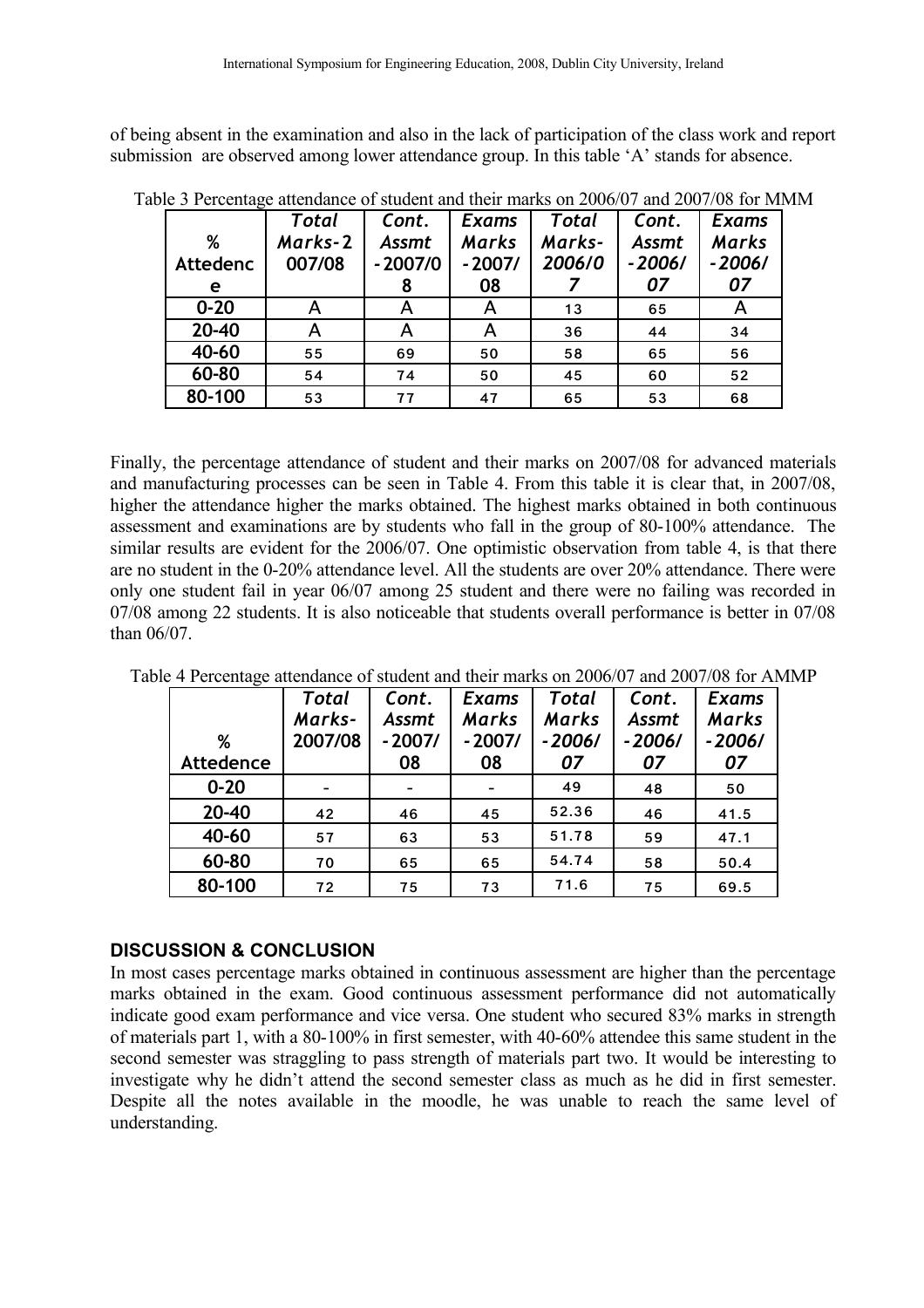The author considers that aspects of the traditional model of engineering education, such as widespread use of lecturers, the overcrowded content and the assessments methods used, do not lead to high quality learning. In addition, there is evidence that the overloaded content of engineering courses leads to many engineering students taking an instrumental approach to their studies. This is marked by a motivation to pass exams in order to obtain a degree (and hence a job), rather than being driven by an interest in learning [17]. Get rid of some extra syllabus, give the module a more realistic content. These authors has researched this and made some amendment in all these three module discussed in this paper.

To achieve improved learning, the course content delivery structure needs to be reviewed on a regular basis and made as clear as possible. In reality if engineering educators are to meet the goals of increased student numbers and improved teaching methodologies, a readily implementable system of Continuous Improvement (CI) needs to be an integral part of engineering programme structures [18, 19]. Methods that have been shown to be effective in improving content delivery include blended learning and access to the latest technology for facilitator and students. These methodsalso encourage and in many cases require student attendance which has been found here to be strongly correlated to their level of learning.

### **REFERENCES**

- 1. P. Turner, The winds of change for engineering education in Australia,  $7<sup>th</sup>$  Annual Conference of the Australasian Association for Engineering Education, Melbourne (10-13 December 1995) p459.
- 2. Ibid, pp459-463
- 3. J. J. Sparkes, the future of first-degree engineering courses in the United Kingdom, Int. J. Eng. Edu, 9, 1, 1993, pp. 84-89.
- 4. J.M. Simmons, The new environment for engineering education, Australasian, J. Eng. EDuc., 6, 2, (1995) pp. 169-174.
- 5. D. G. Elms, Formation of the newengineers, AEESEAP J. Eng Educ, 22, 2, 1992, pp.1-5.
- 6. J. J. Sparkes, Engineering education in a world of rapidly changing technology, AEESEAP/FEISEAP/IACEE Int. Conf. Engineering Educaiton, Singapore (10-12 Nov., 1993). Pp1-11.
- 7. A. K. Ditcher, Effective teaching and learing in higher education, with particular reference to the undergraduate education of professional engineers, Int. J. Engng Ed. Vol 17, No. 1, pp. 24-29, 2001, Printed in Great Britain.
- 8. D. W Chickering and L. Reisser, Education and Identity (2<sup>nd</sup> edition). Jossey-Bass, San Francisco (1993).
- 9. E. Erikson, Identity and the life cycle, Phychological Issues Monograph, 1, 1 (1959) pp. 1-171.
- 10. D. E. Gerald, Projections of Education Statistics to 2003, national Centre for Education Statistics, Washington, D. C. (1992).
- 11. A. W. Astin, What matters in college? Four Critical Years Revisted, jossey-Bass, San Francisco (1993).
- 12. E. T. Pascarella and P. Terenzini, How College Affects Students. Jossey-Bass, San Francisco (1991).
- 13. W. E. Sedlacek, Employing noncognitive variables in admitting students of color, in I. H. Johnson and A. J. Ottens (eds.) Levelling the playing Field: Promoting Academic Success for students of color, New Directions for student Service, No. 74, Jossey-Bass, San Francisco (1996) pp. 79-91.